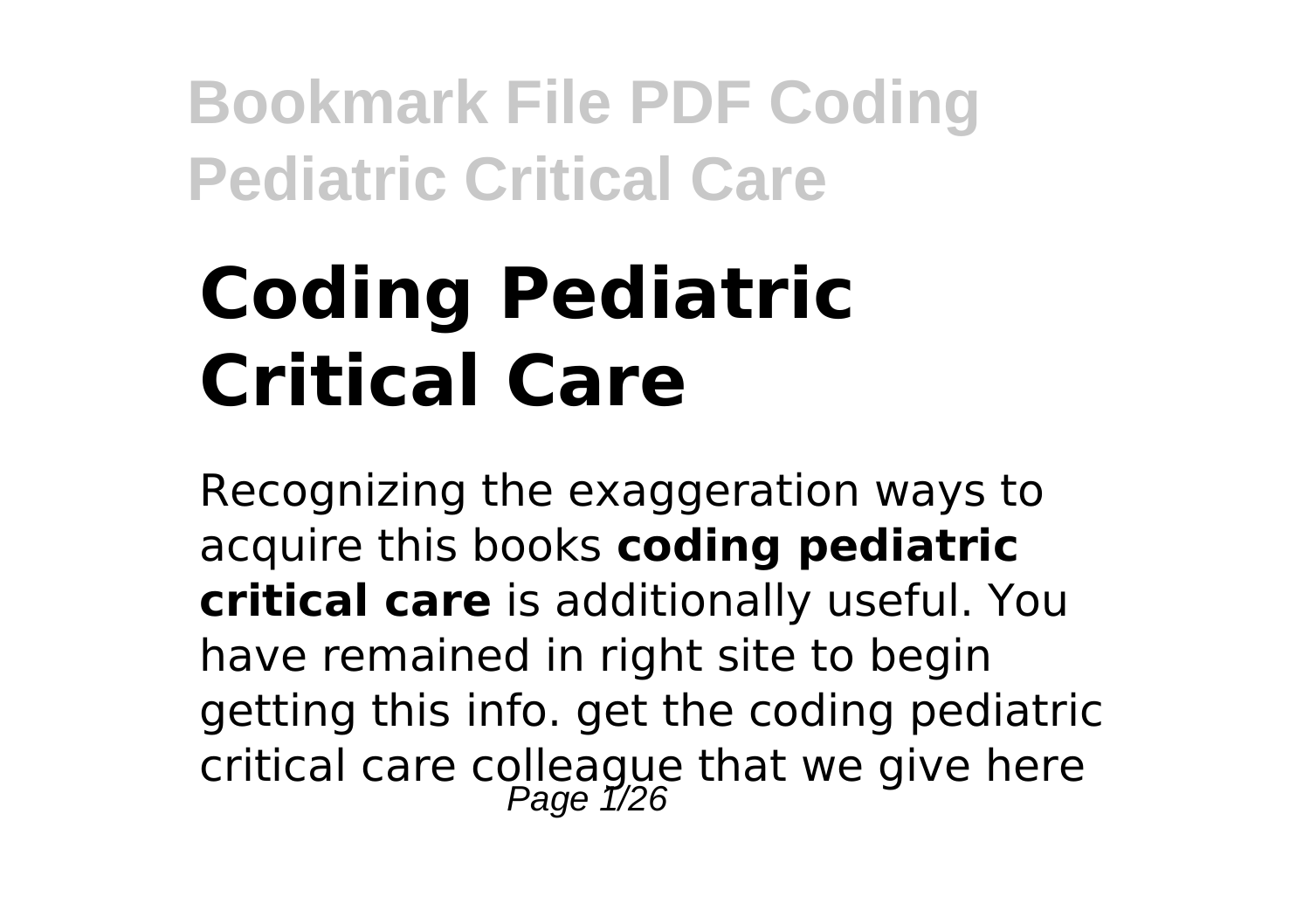and check out the link.

You could buy lead coding pediatric critical care or acquire it as soon as feasible. You could speedily download this coding pediatric critical care after getting deal. So, taking into consideration you require the books swiftly, you can straight get it. It's

Page 2/26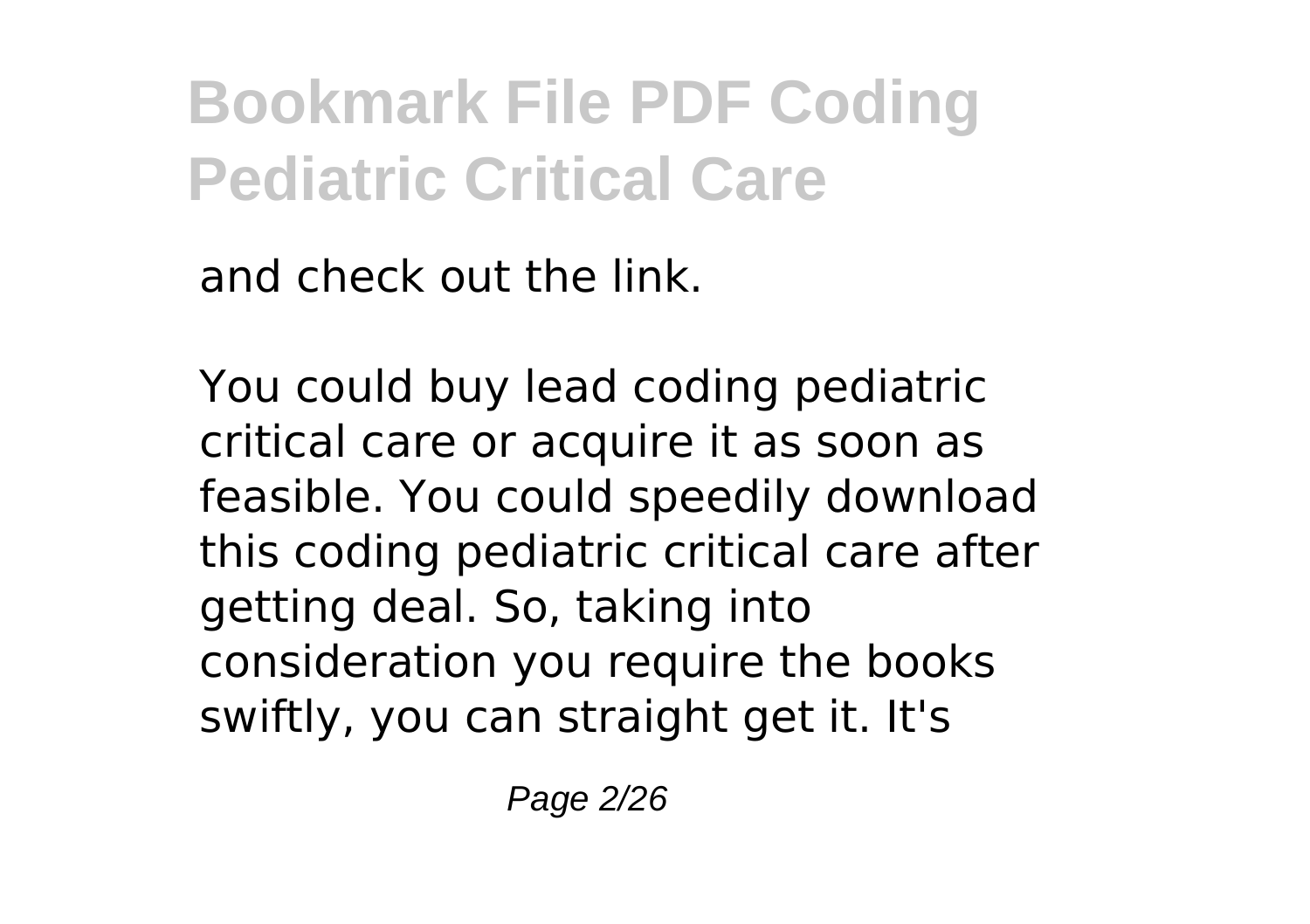suitably agreed simple and for that reason fats, isn't it? You have to favor to in this circulate

How can human service professionals promote change? ... The cases in this book are inspired by real situations and are designed to encourage the reader to get low cost and fast access of books.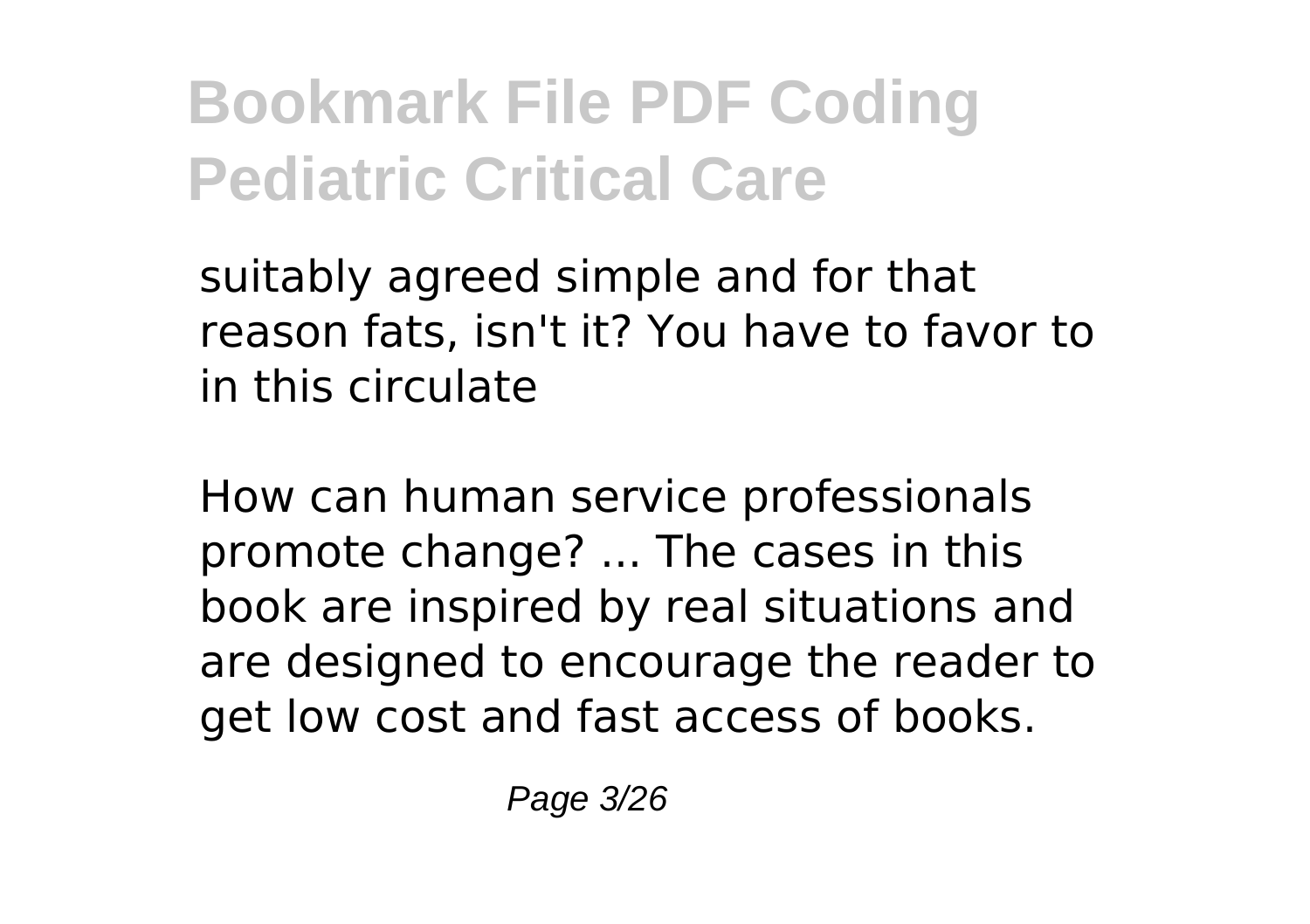### **Coding Pediatric Critical Care**

For critical care transport: Pediatric critical care transport codes should be used for patients that are 24 months old or younger (99466-99467) Time-based critical care codes should be used for patients older than 24 months of age (99291-99292)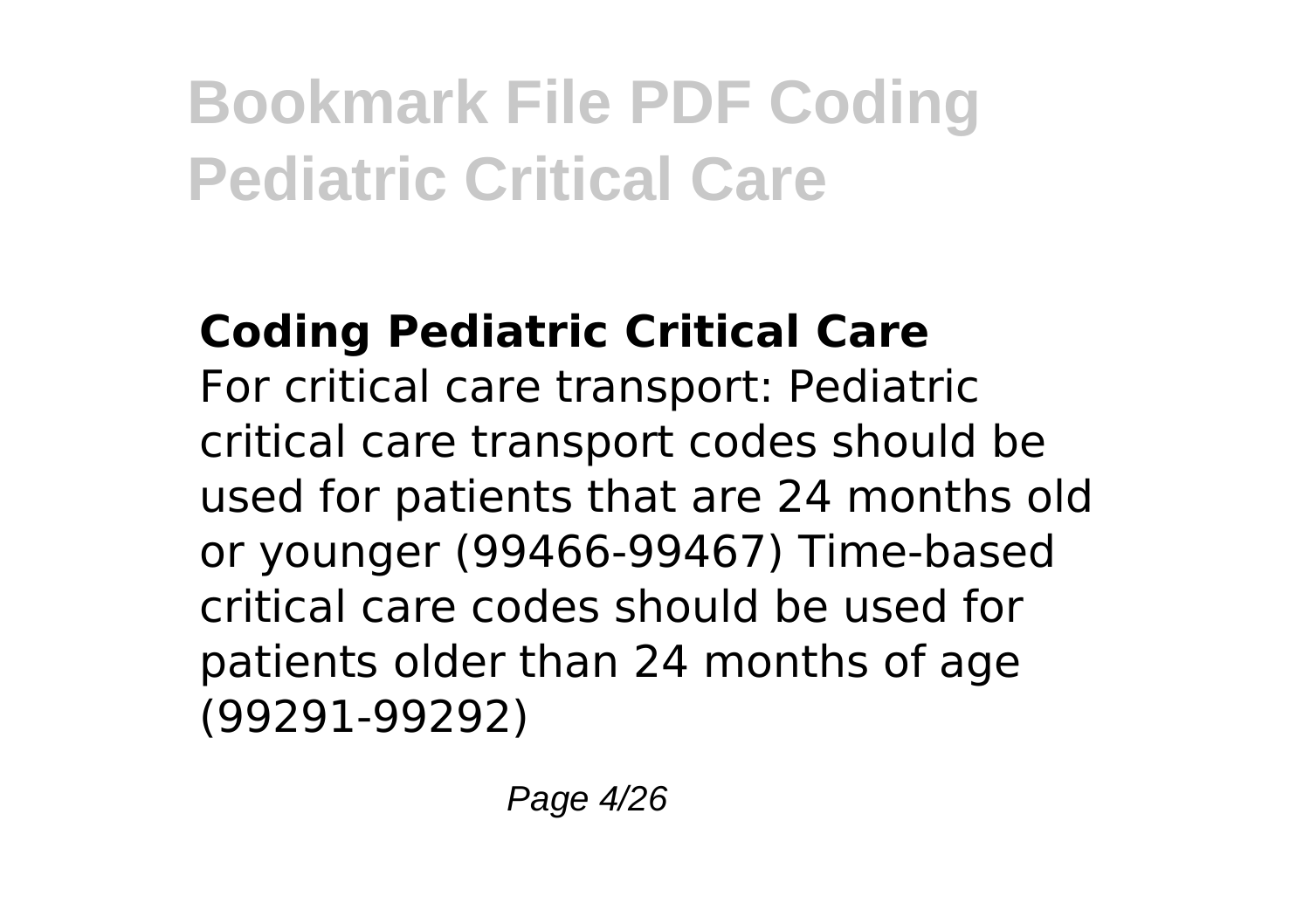### **Untangling CPT Critical Care Coding | Journal Of AHIMA**

Pediatric Critical Care Codes CPT codes 99471 and 99472 are for management of a critical care patient aged 29 days through 24 months. CPT code 99471 is for the initial inpatient encounter. CPT code 99472 is for subsequent days.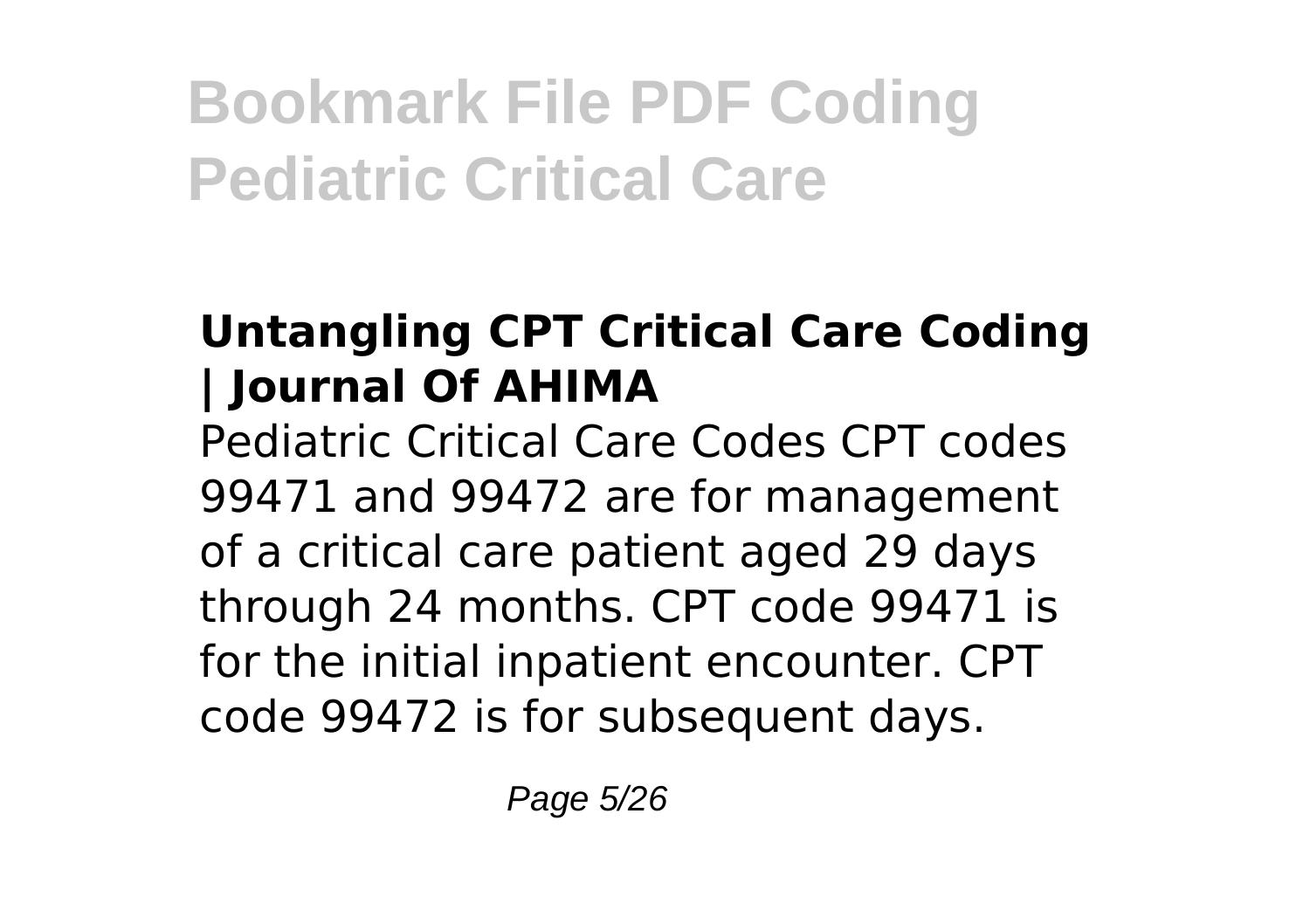### **SCCM | Revisiting Neonatal and Pediatric Critical Care ...**

Coding for Pediatrics is an instructional manual and reference tool for use by primary care pediatricians, pediatric subspecialists, and others involved in the provision of care to children. The purpose of the manual is to support the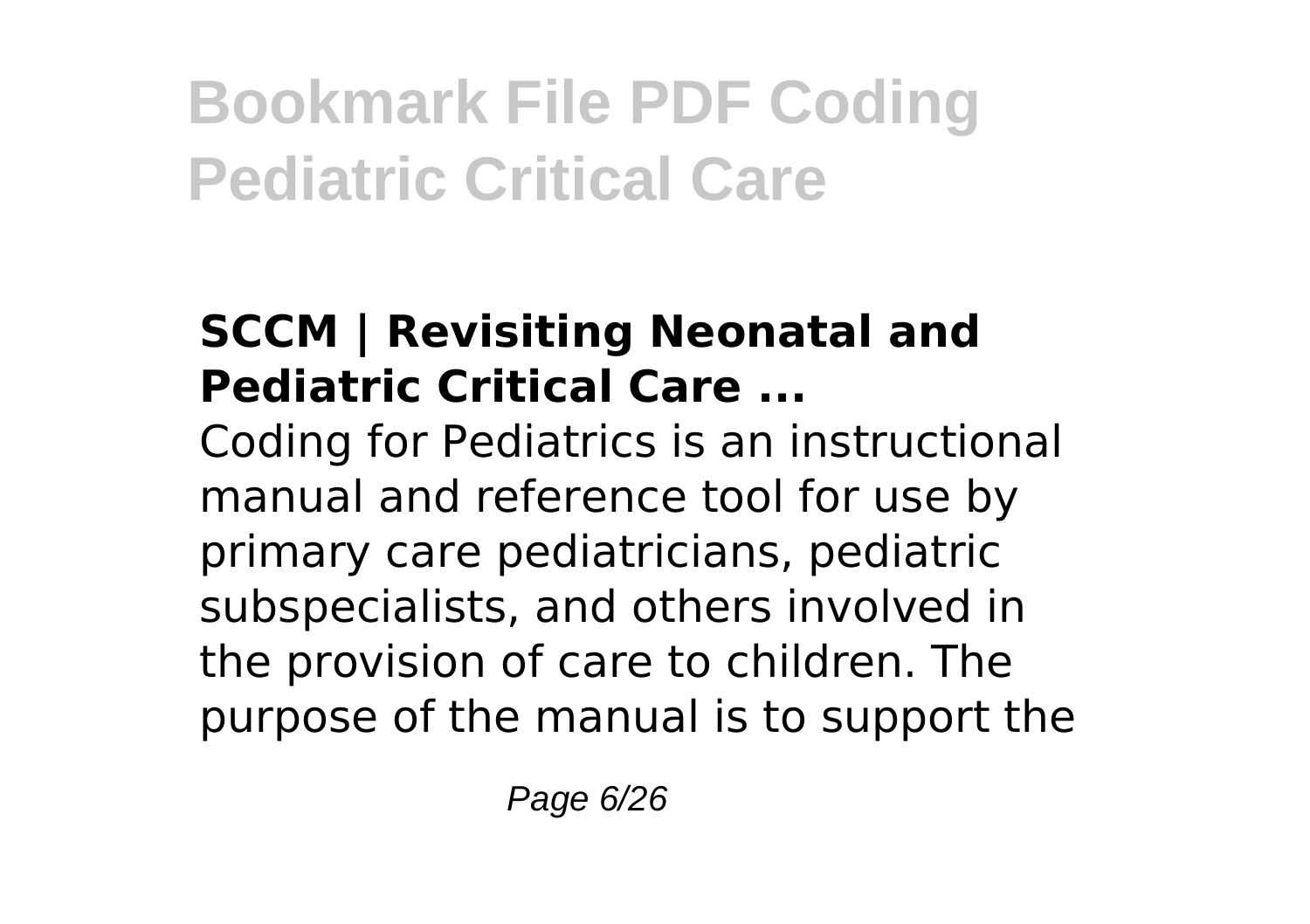delivery of quality care to children by providing the pediatric provider with the knowledge to best support appropriate business practices.

#### **Coding for Pediatrics 2020 - AAP.org** Abstract. The prefatory lanugage to the inpatient neonatal and pediatric critical care codes is revised for 2018. The

Page 7/26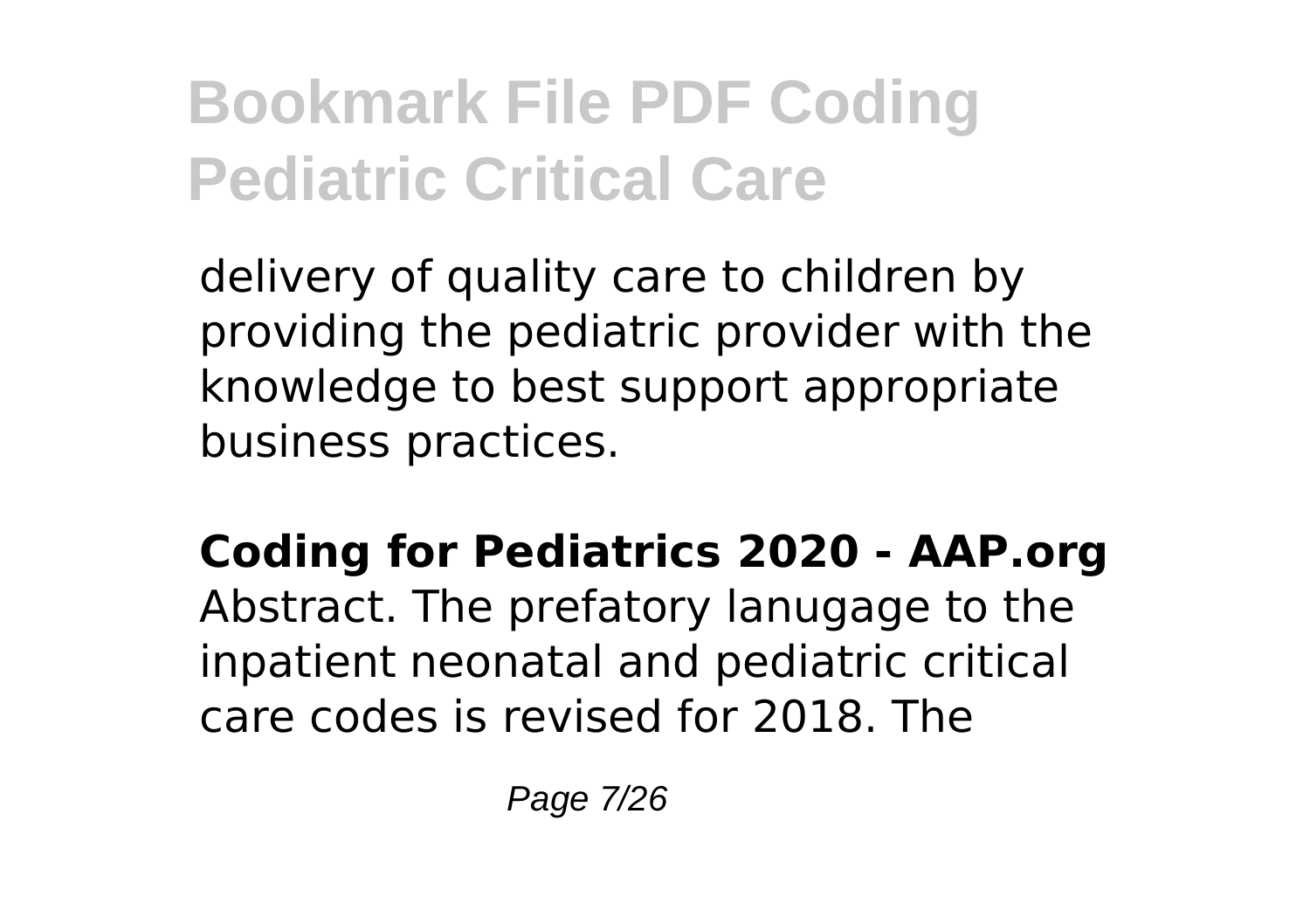revision is intended to clarify when it is permissible to separately report critical care services provided by more than one physician or provided before and after admission on the same date. Prev.

#### **Pediatric Critical Care: Coding for Multiple Services ...**

One coding myth about critical care that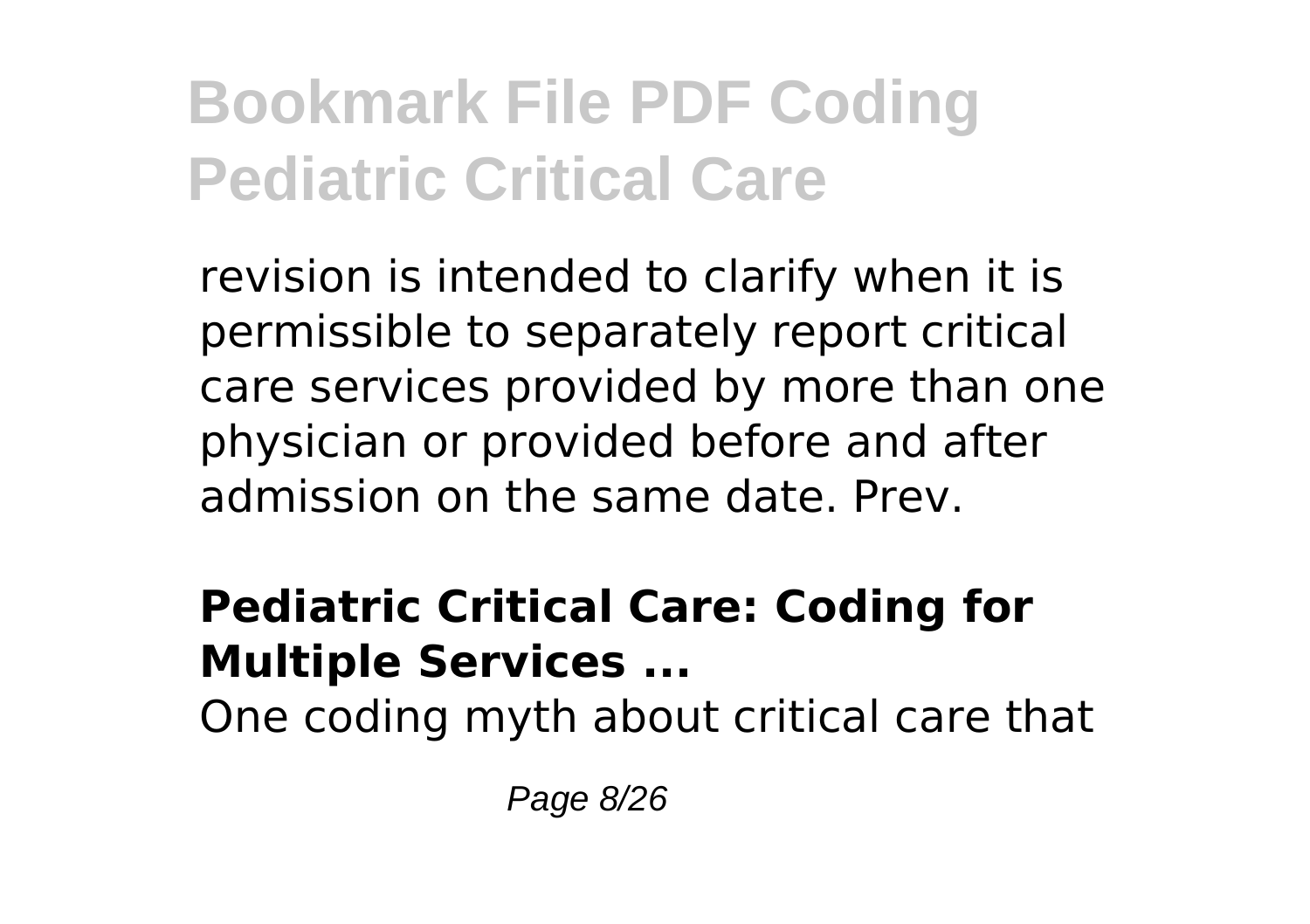should be immediately dispelled is that critical care always means care performed in the neonatal intensive care unit (NICU), pediatric ICU (PICU), or the ICU. In fact, "critical care is not determined by the location in which the care is being delivered," according to Miller.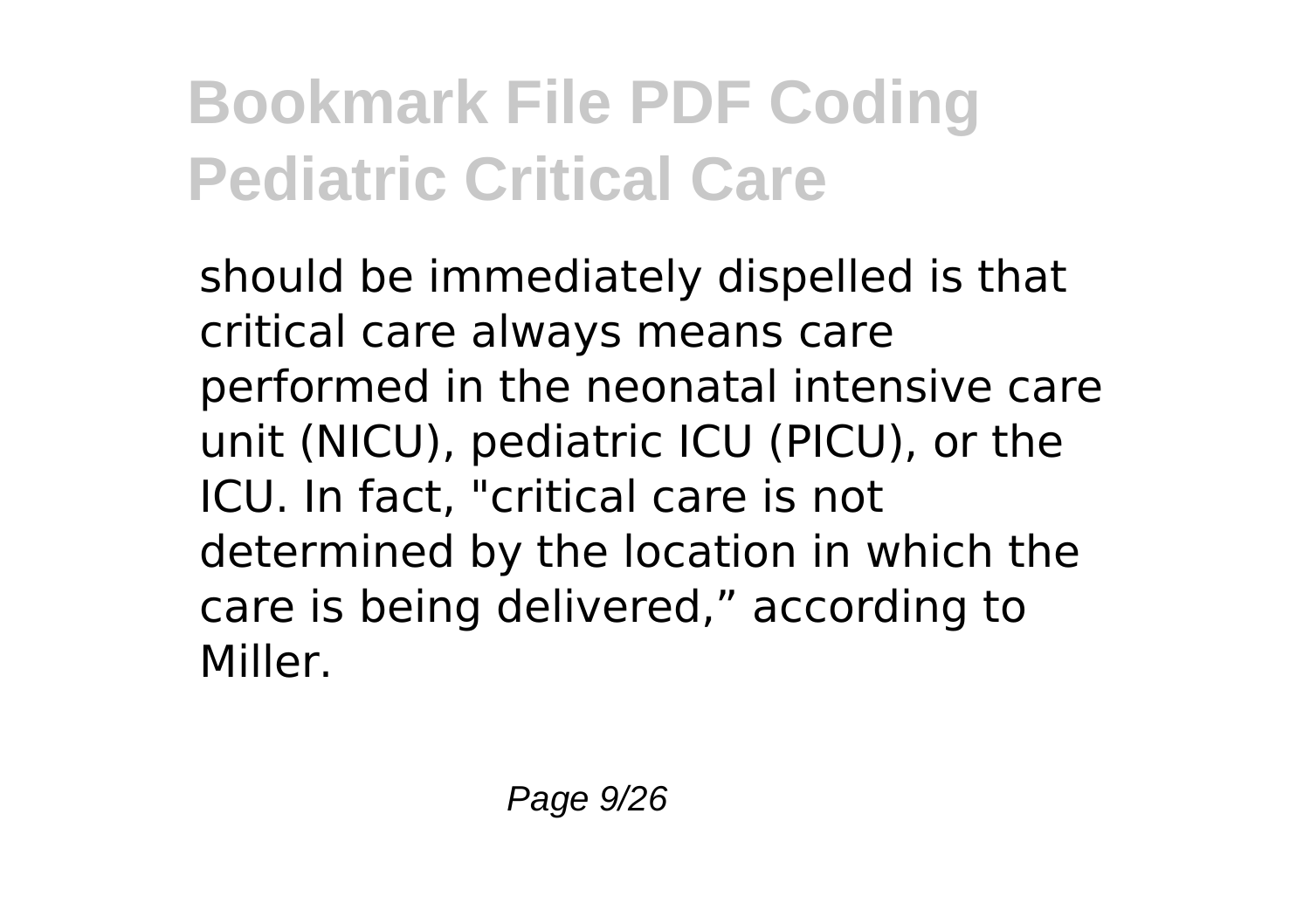#### **Pediatric Coding Alert Critical Care: Consider Clinical ...**

• Critical care in the ED of patient five years or younger (99291younger (99291-99292) that results in an99292) that results in an inpatient admission by the same provider are reported with neonatal or pediatric critical care codes (99468-99472) because these codes are

Page 10/26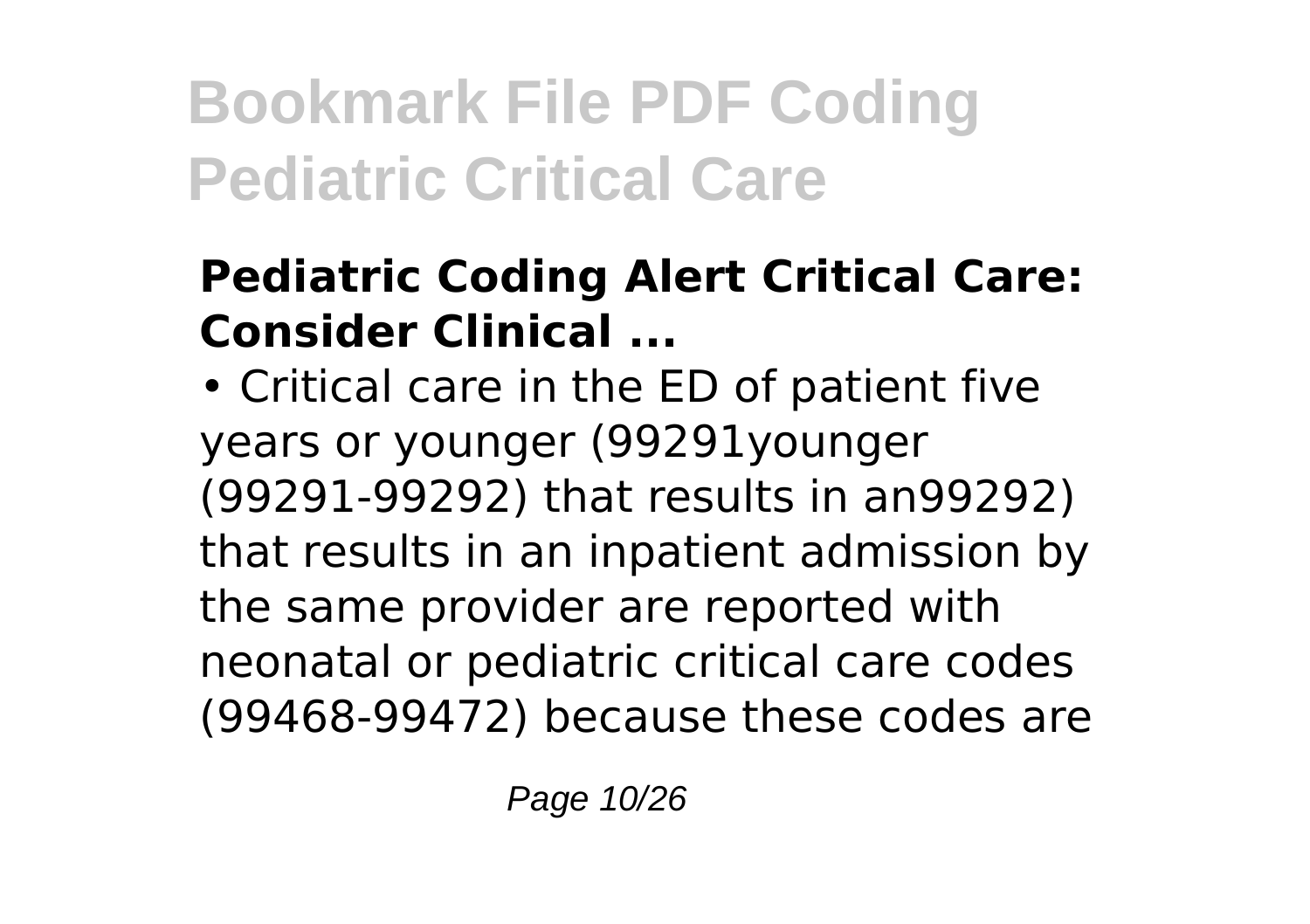per day and cannot be billed more than once per day 18 py

### **Pediatric Coding - AAPC**

Although not an exhaustive list, examples of common, separately reportable procedures that may be performed for a critically ill or injured patient over 5 years old include: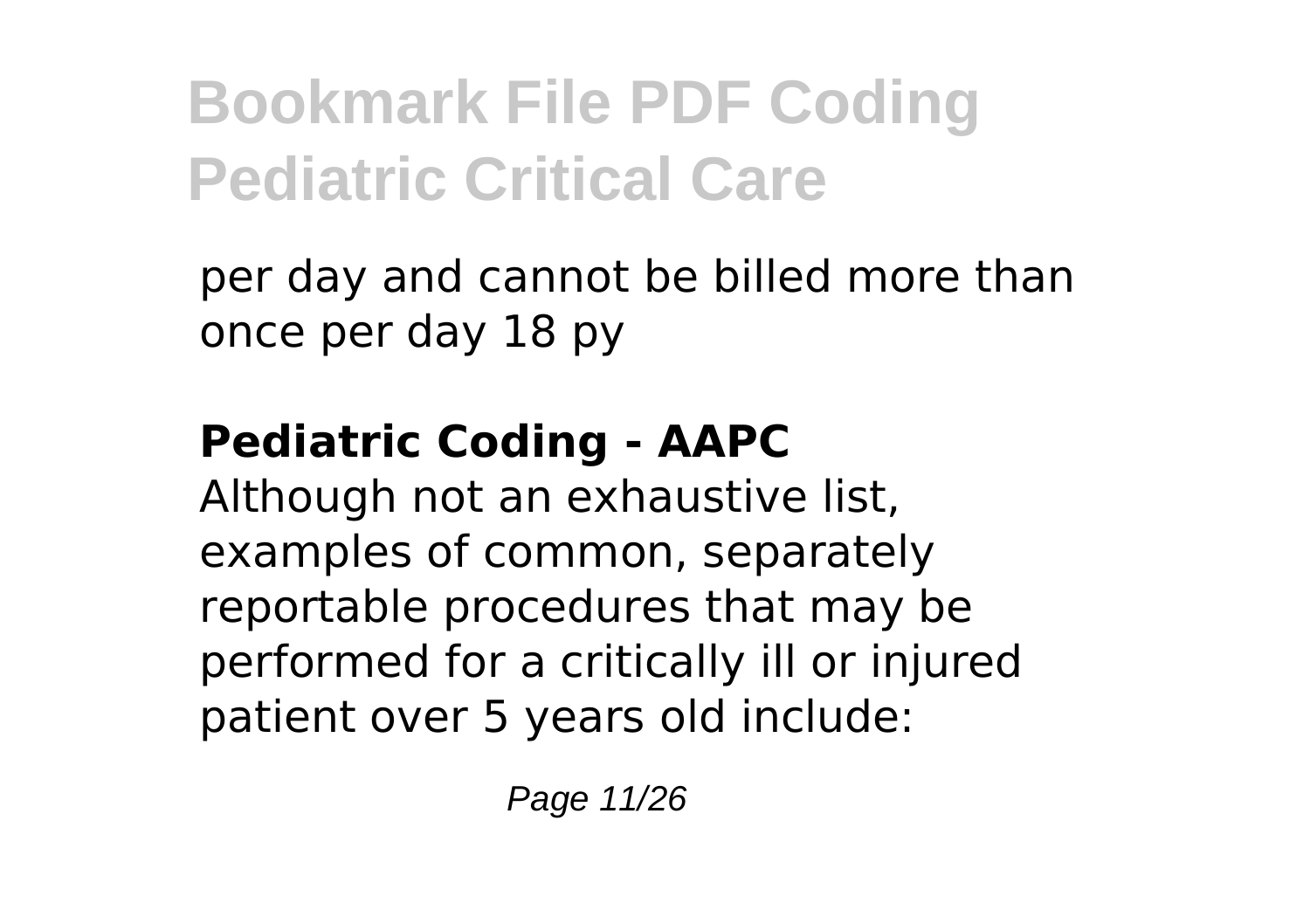Cardiopulmonary resuscitation (92950) Endotracheal intubation (31500) Central line placement (36555, 36556) Intraosseous ...

### **Your Guide to Pediatric Critical Care**

### **- AAPC Knowledge Center**

Inpatient Neonatal Critical Care The initial day of critical care for the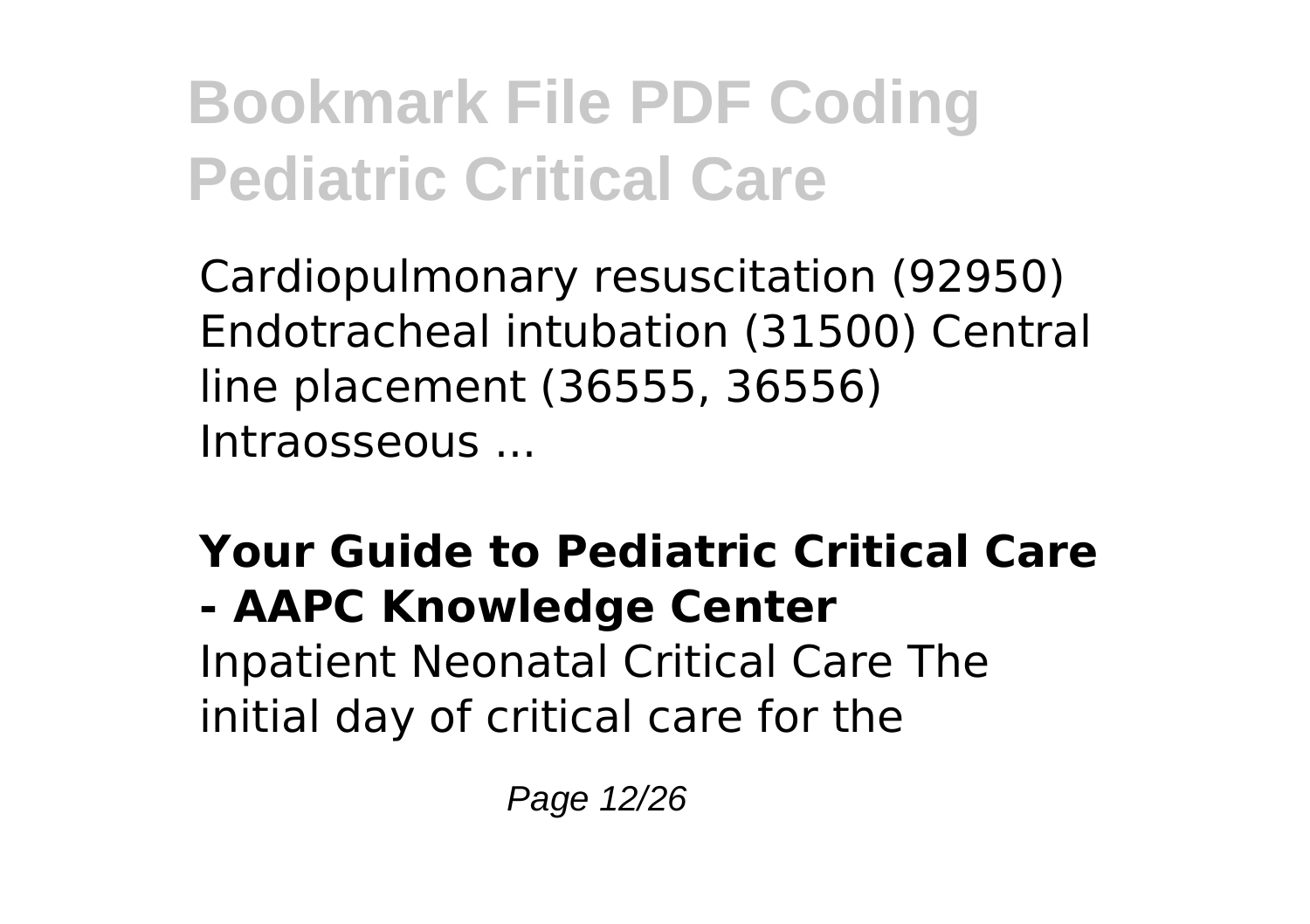evaluation and management of a critically ill neonate, 28-days of age or less, is reported with code 99468. Only one...

#### **Coding for Newborn Care Services (99460, 99461, & 99463)** CPT code 99292 (critical care, each additional 30 minutes) is used to report

Page 13/26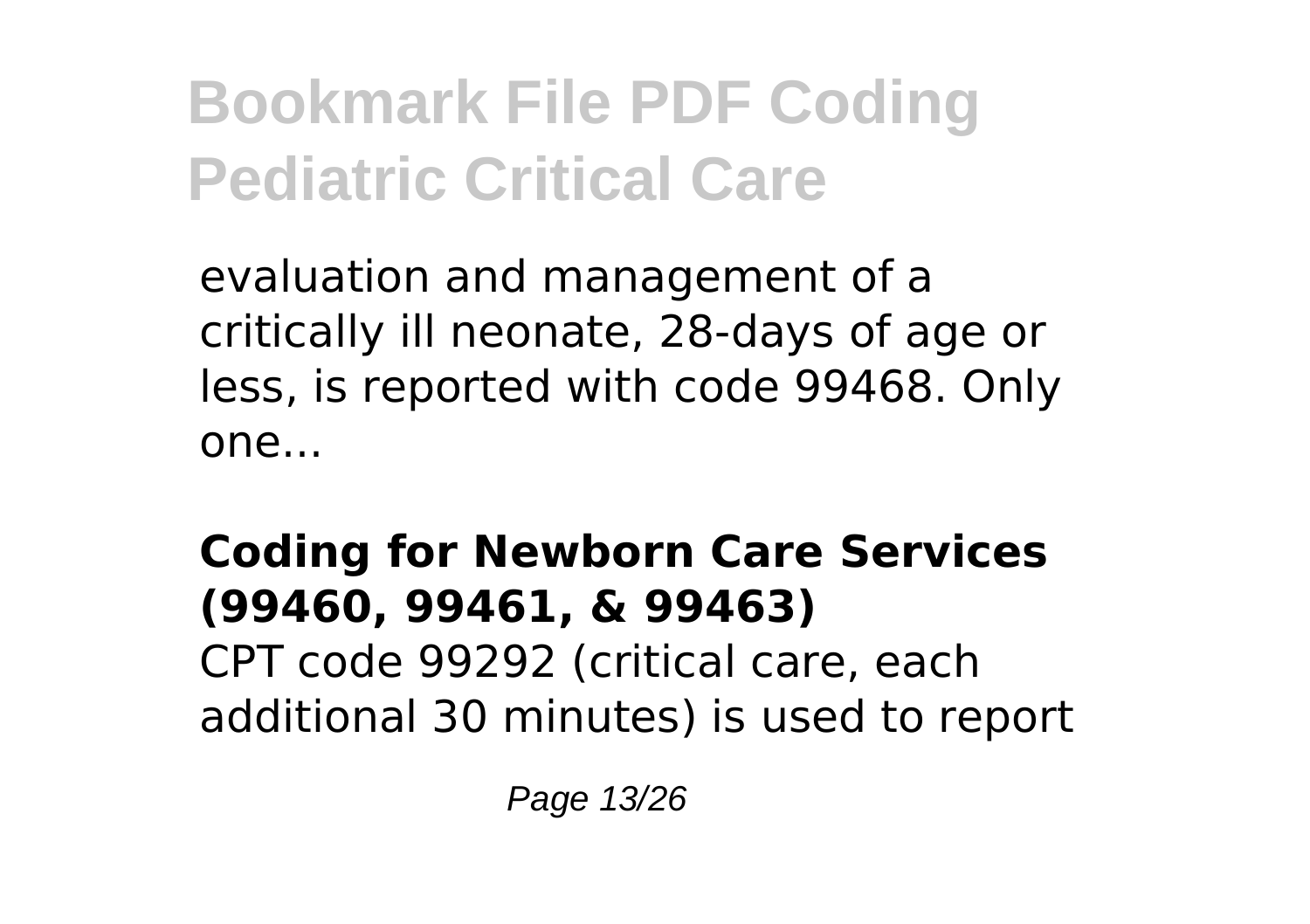additional block (s) of time, of up to 30 minutes each beyond the first 74 minutes of critical care. Critical care of less than 30 minutes total duration on a given calendar date is not reported separately using the critical care codes.

#### **E/M: Service-Specific Coding: Critical Care**

Page 14/26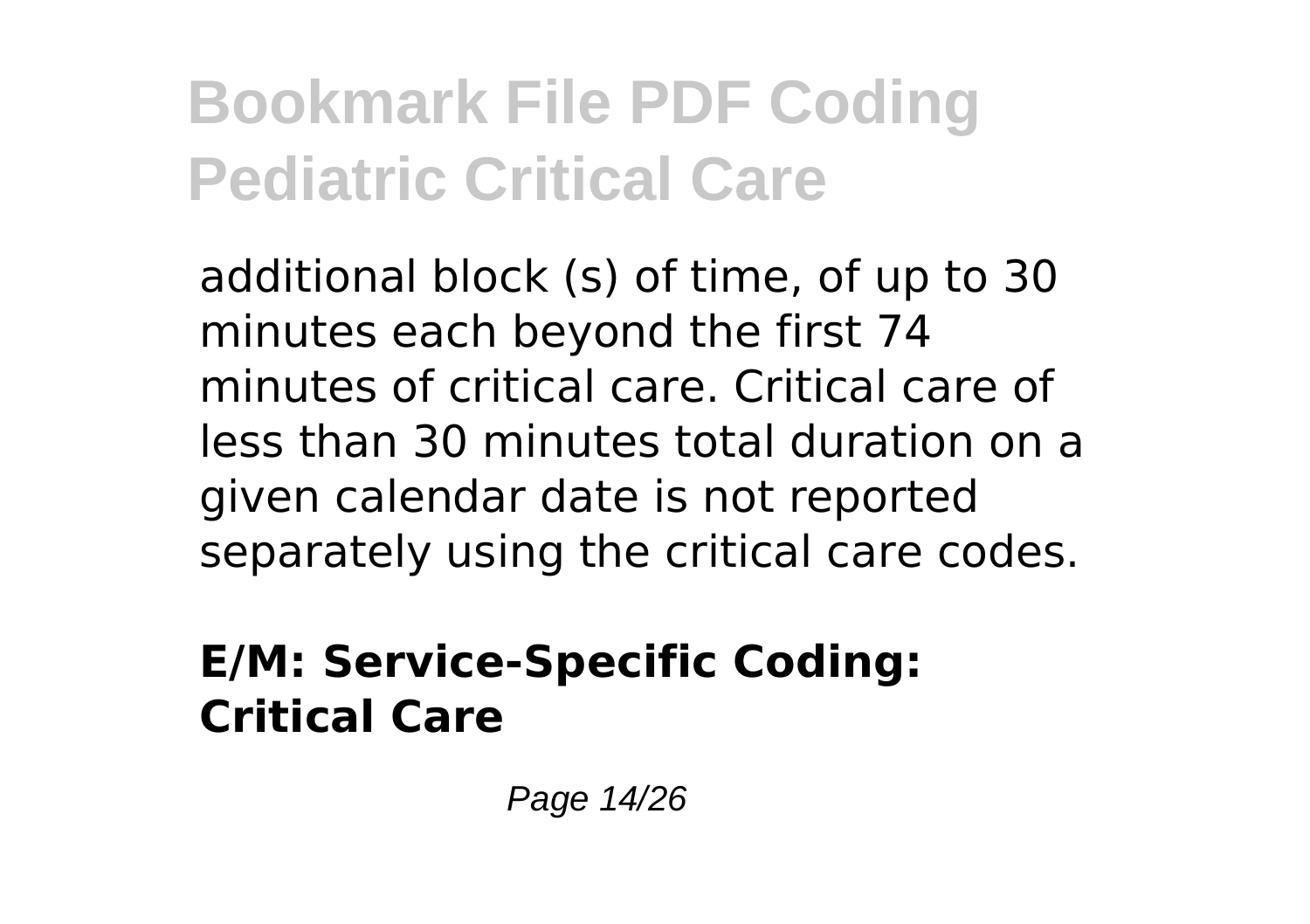CPT code 99291 is used to report the first 30-74 minutes of critical care on a given date. It should be used only once per date. CPT code 99292 is used to report additional block (s) of time of up to 30 minutes each beyond the first 74 minutes of critical care. (Example: For critical care time of 35 minutes, report 99291 x 1 only.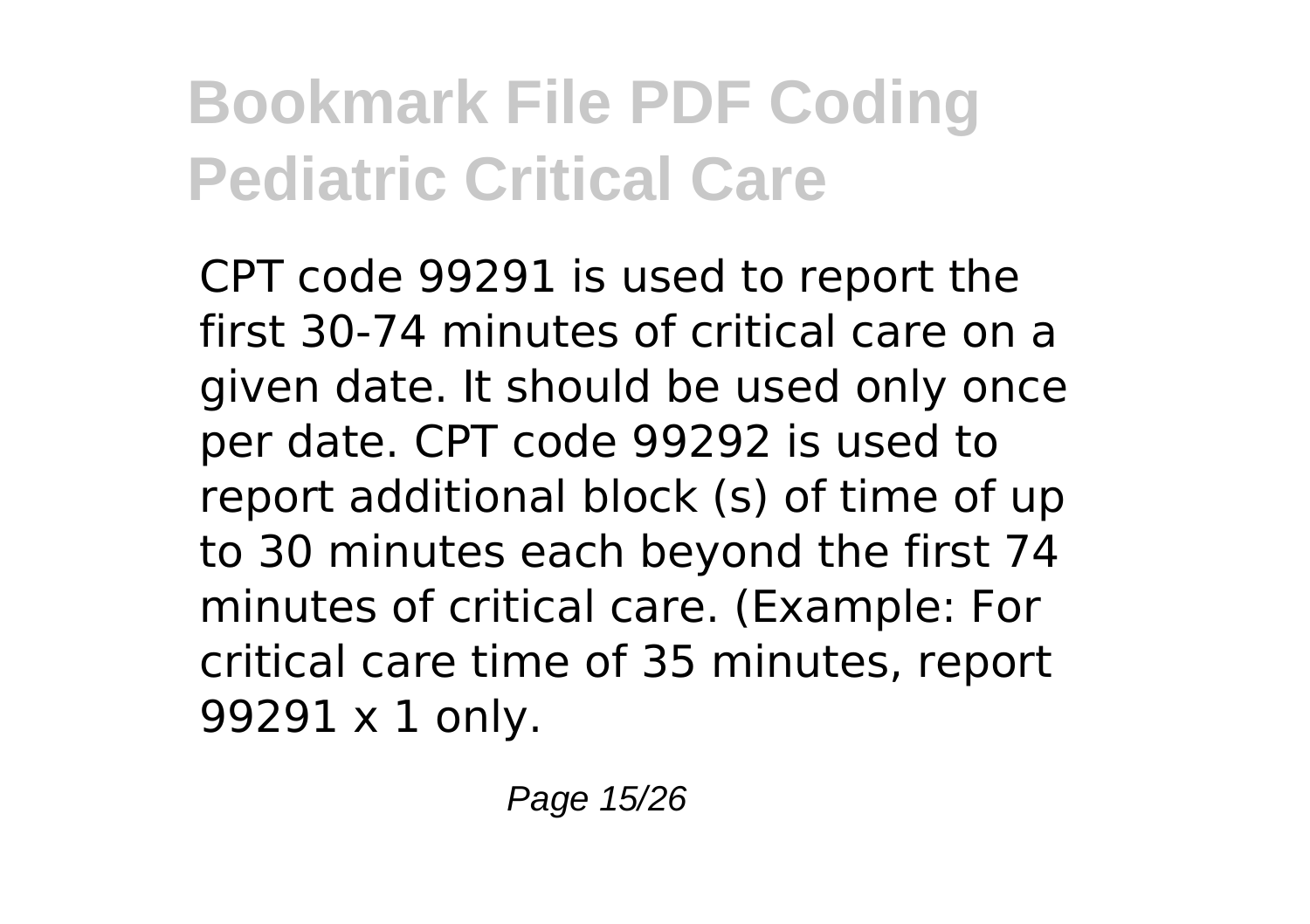### **ACEP // Critical Care FAQ**

Racism and Its Effects on Pediatric Health The American Academy of Pediatrics recognizes the harm racism causes to infants, children, adolescents, and their families. View the collection. Critical Care. Critical Care / Critical Care; Recurrent Rib Pain in a 13-year-old Girl

Page 16/26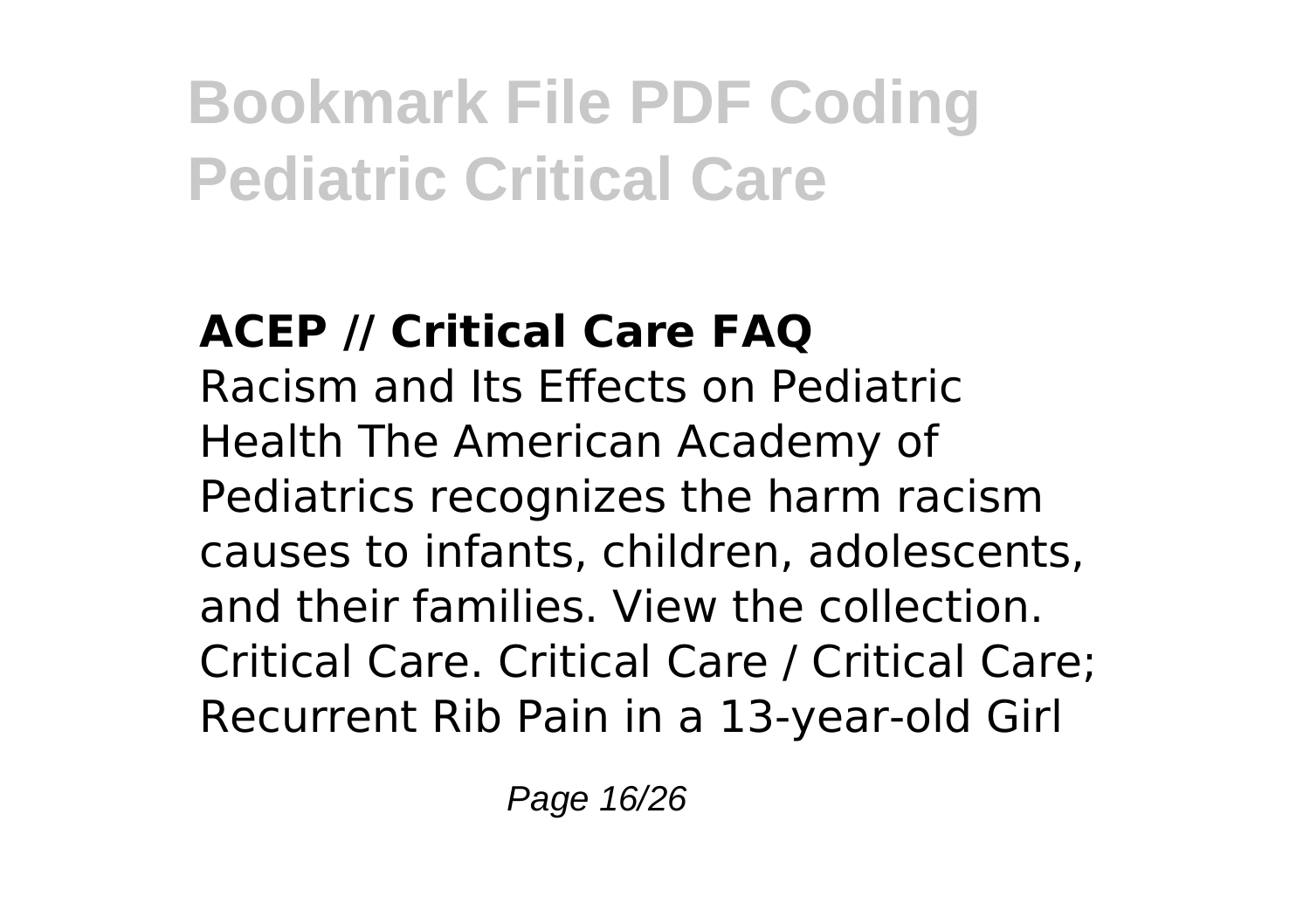... Billing & Coding (1) Compliance (2) Interdisciplinary Teams (4 ...

#### **Critical Care | American Academy of Pediatrics**

Pediatric critical care codes 99471-99476 include all the same services as adult critical care, plus additional services (such as ventilator

Page 17/26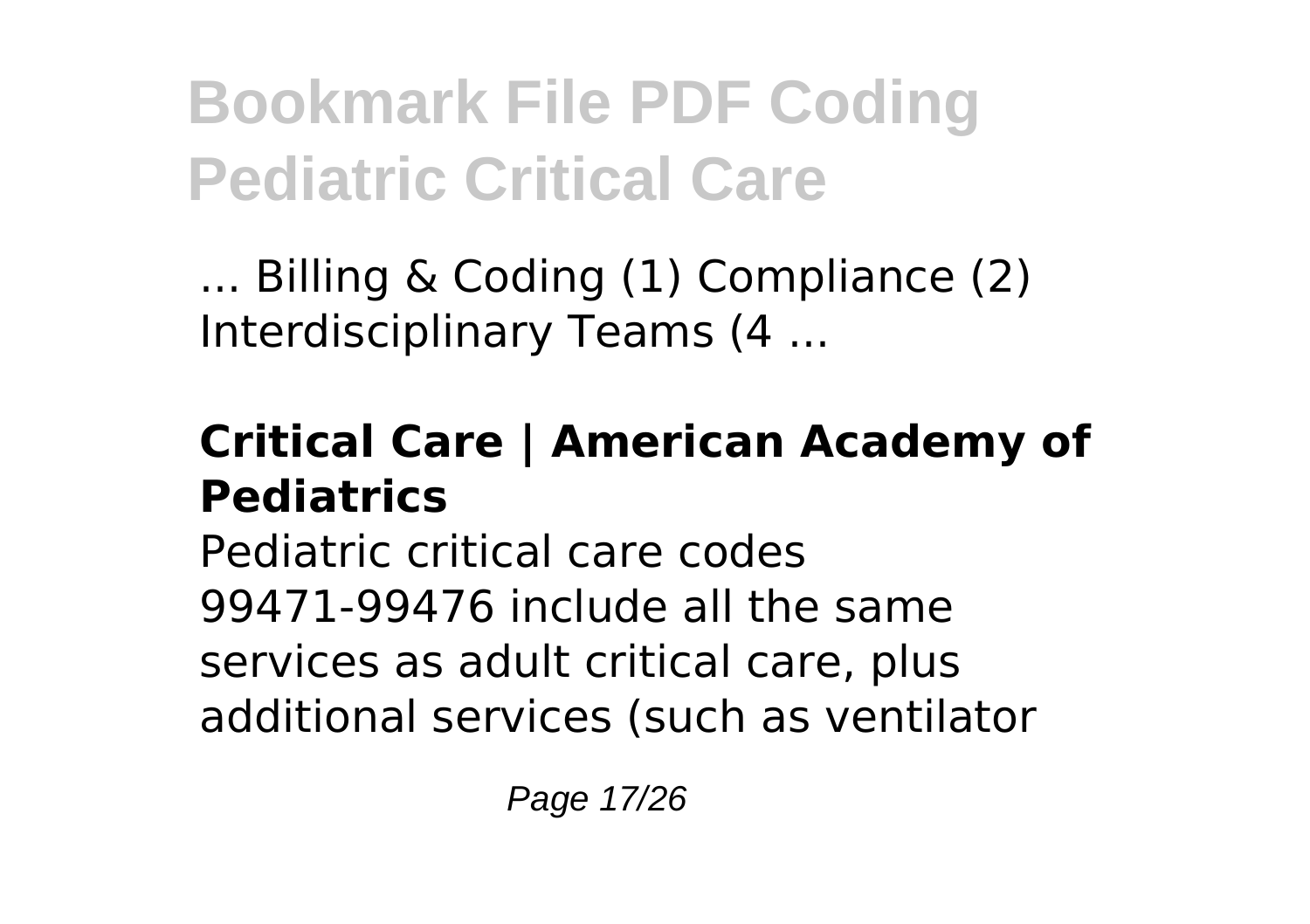management and lumbar puncture) as listed in the Inpatient Neonatal and Pediatric Critical Care services guidelines.

#### **Pediatric Critical Care Codes Moved for Easier Coding ...** This series features pediatric-specific insights, tips, and strategies from

Page 18/26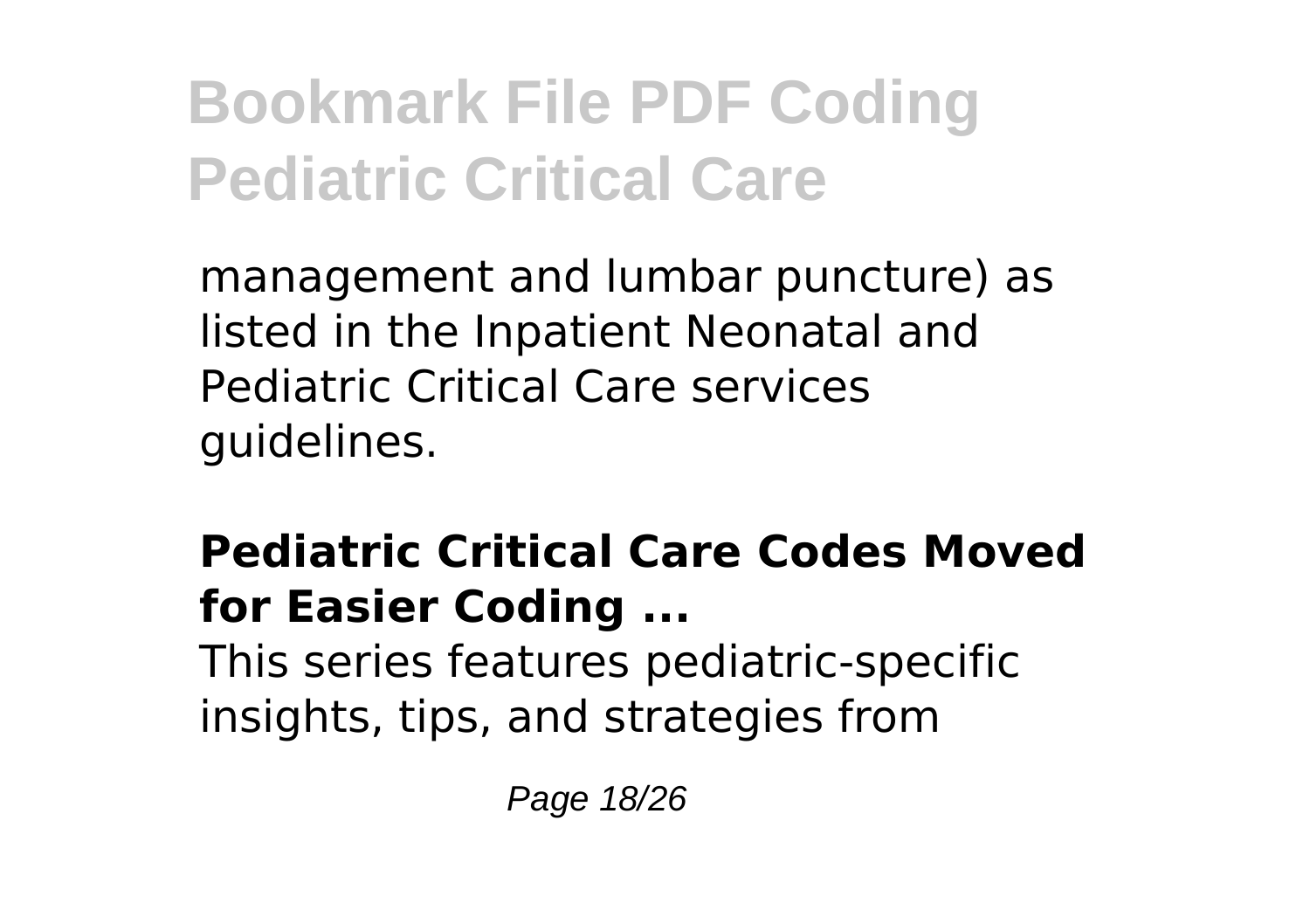today's leading coding experts. These timely and practical sessions will provide answers to some of your most complex coding and billing challenges.

**Pediatric Coding Webinars - AAP.org** Pediatric Critical Care Medicine has named Robert C. Tasker, MA, MBBS, MD, FRCP, FRCPCH, as its new editor-in-

Page 19/26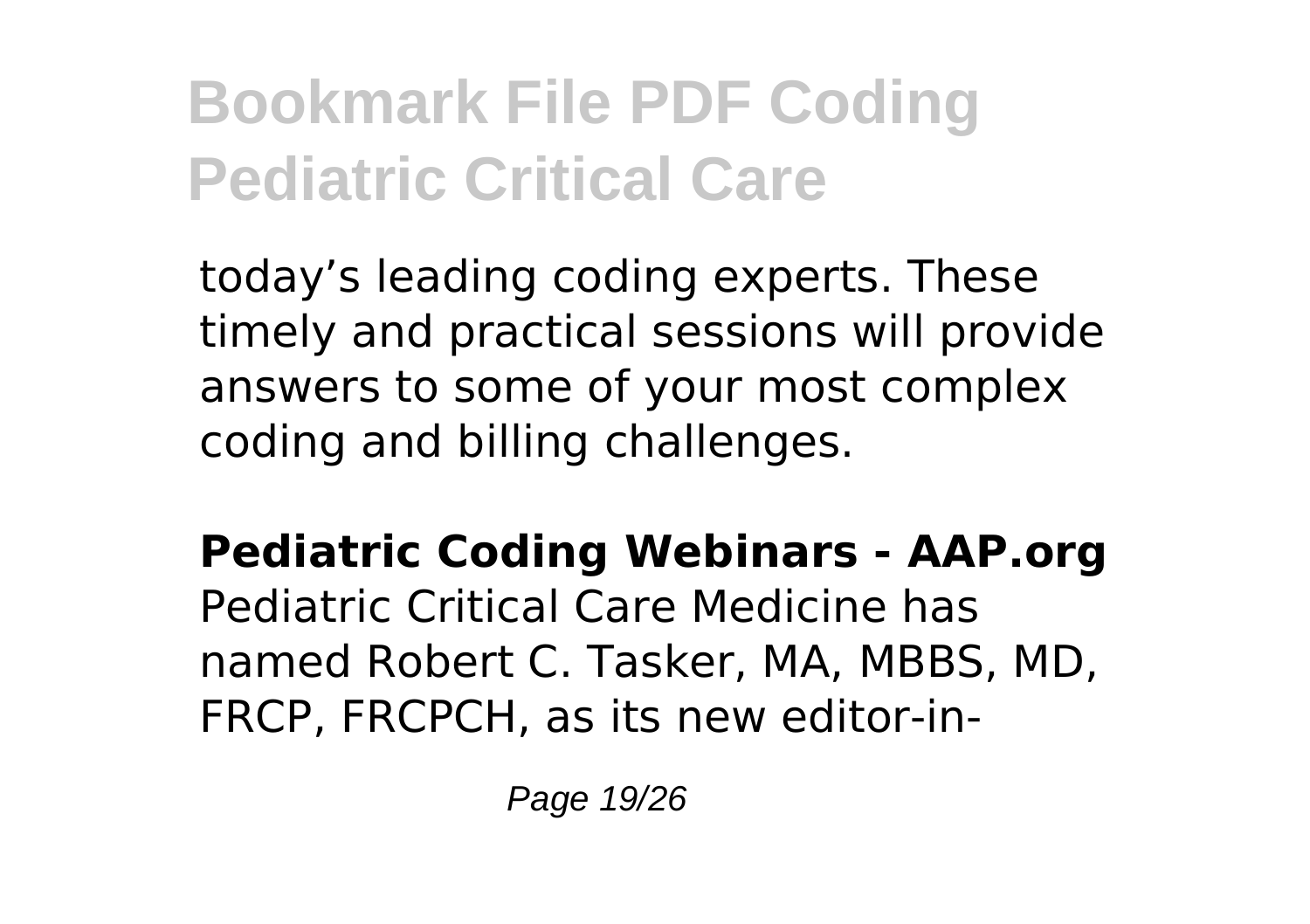chief.Dr. Tasker was selected based on his extensive editorial expertise and international experience. Dr. Tasker's term will officially start October 1 when he takes over for Patrick M. Kochanek, MD, MCCM, who has served as editor-inchief since 2000.

#### **Pediatric Critical Care Medicine**

Page 20/26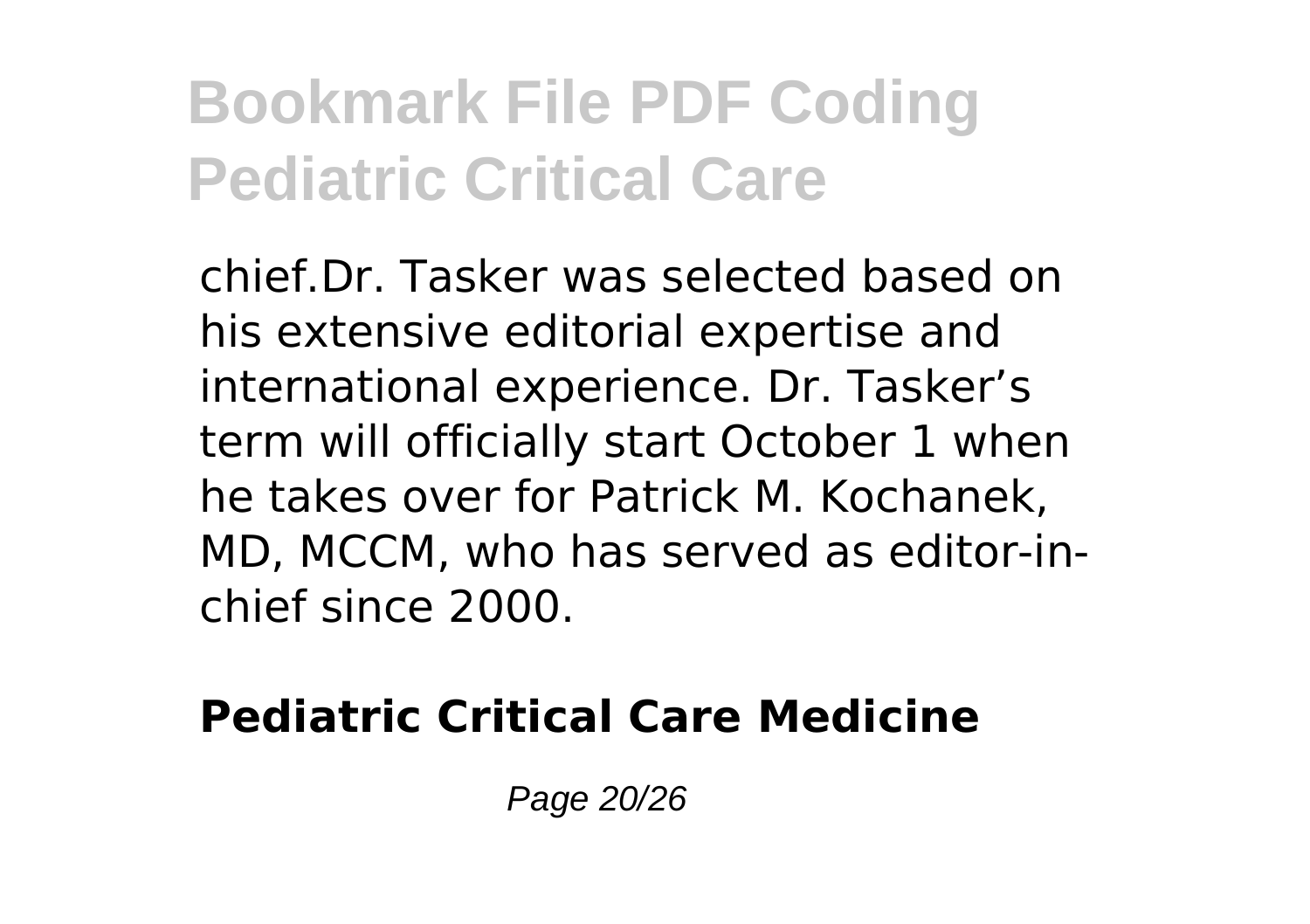CMS defines critically ill and injured patients as those who are experiencing one or more vital organ failure(s) and who have a high probability of life threatening deterioration in their condition. Lois E. Mazza, CPC, PCA, helps clarify coding for critical care services and addresses how to appropriately assign time-based codes.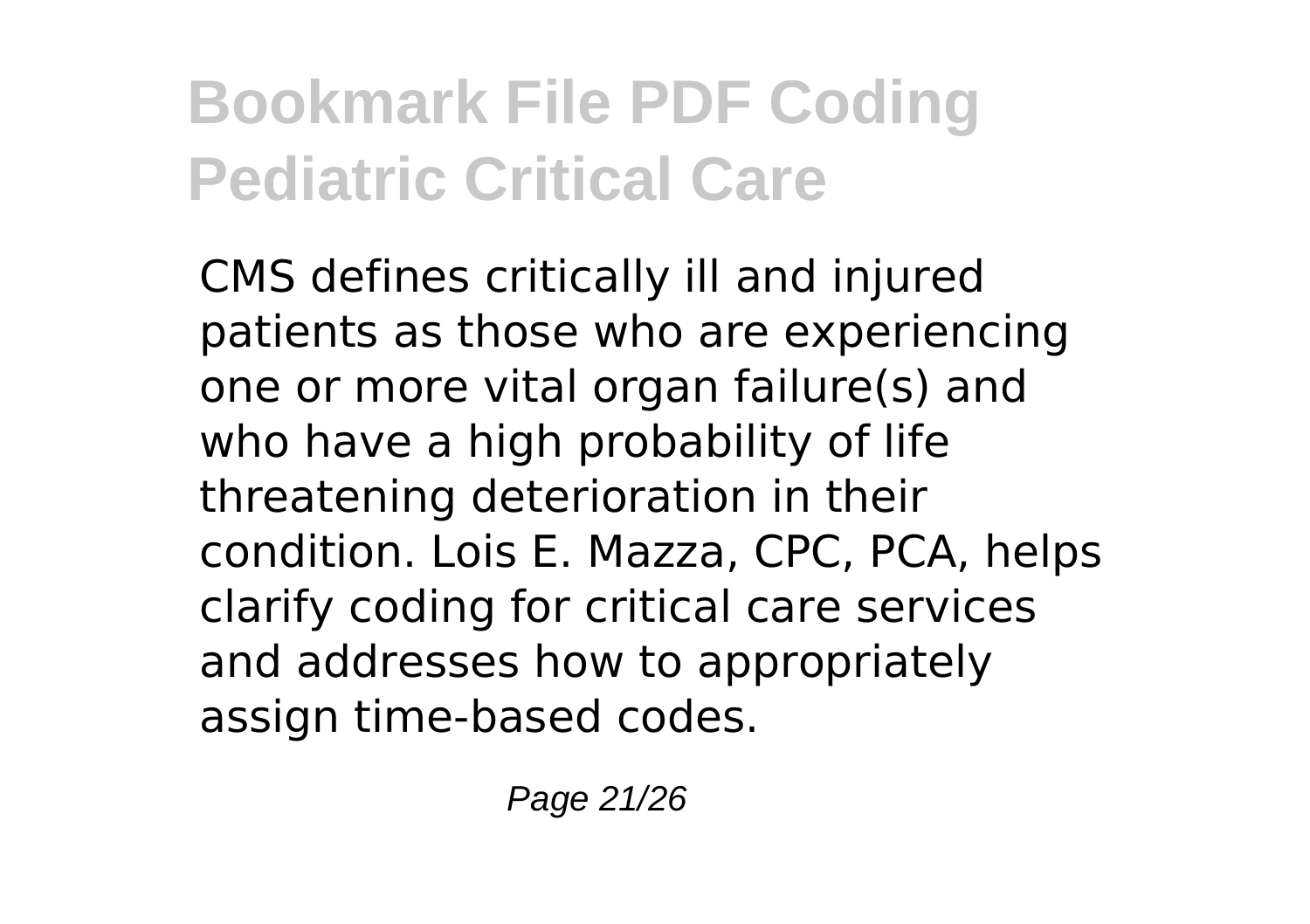#### **Understanding and coding for critical care services - www ...** Adult Critical care is time based. It is reported for all patients who are critically over the age of 5 years old. If the patient is under 5, the neonatal or pediatric critical care codes are reported. As stated earlier 99291 if

Page 22/26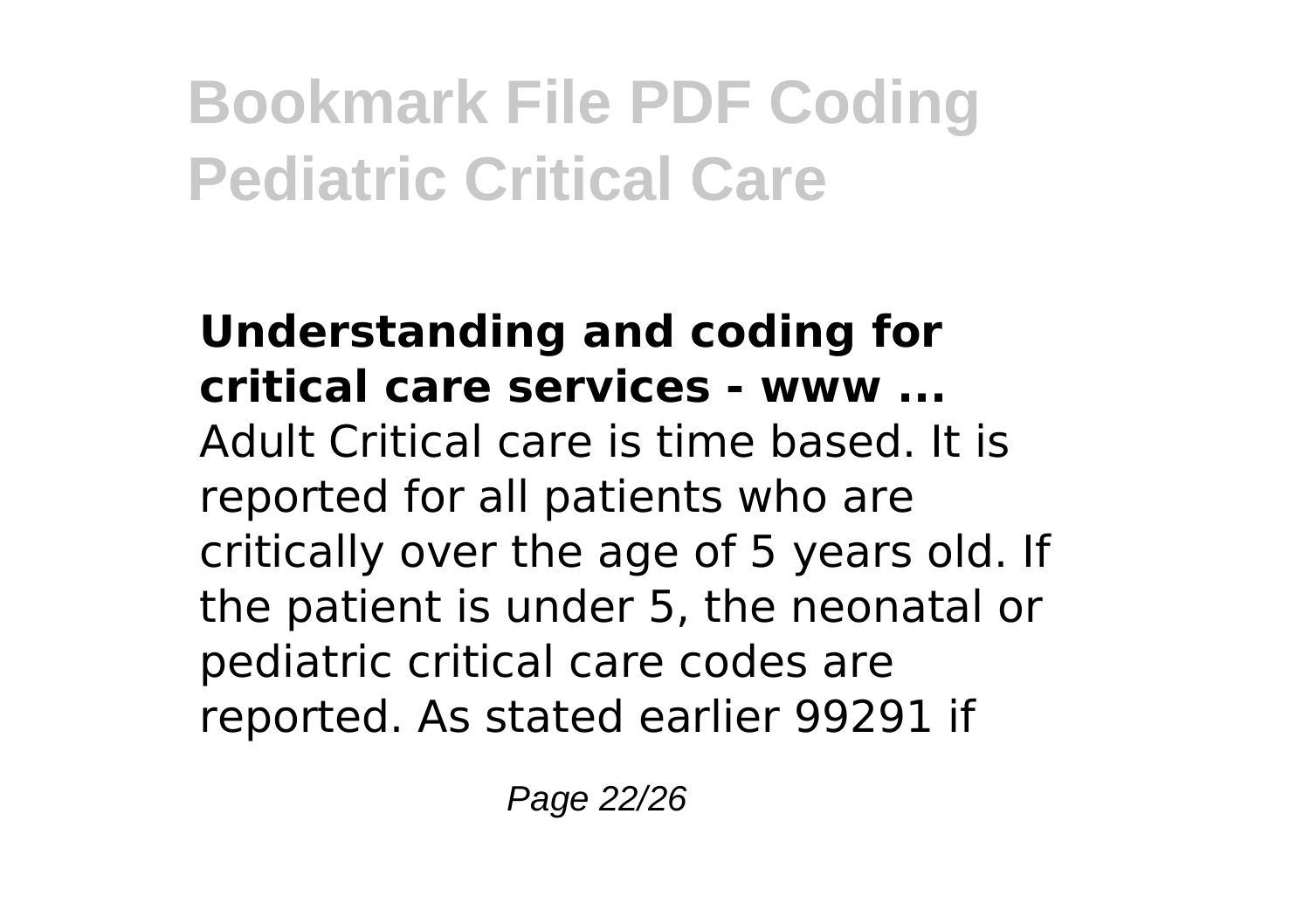reported for the first 30-74 minutes of critical care time and 99292 is reported for each additional 30 minutes.

### **Risks Associated with Critical Care Coding - ICD10monitor**

The PREP® ICU / Critical Care online specialty self-assessment delivers peerreviewed questions, critiques, and

Page 23/26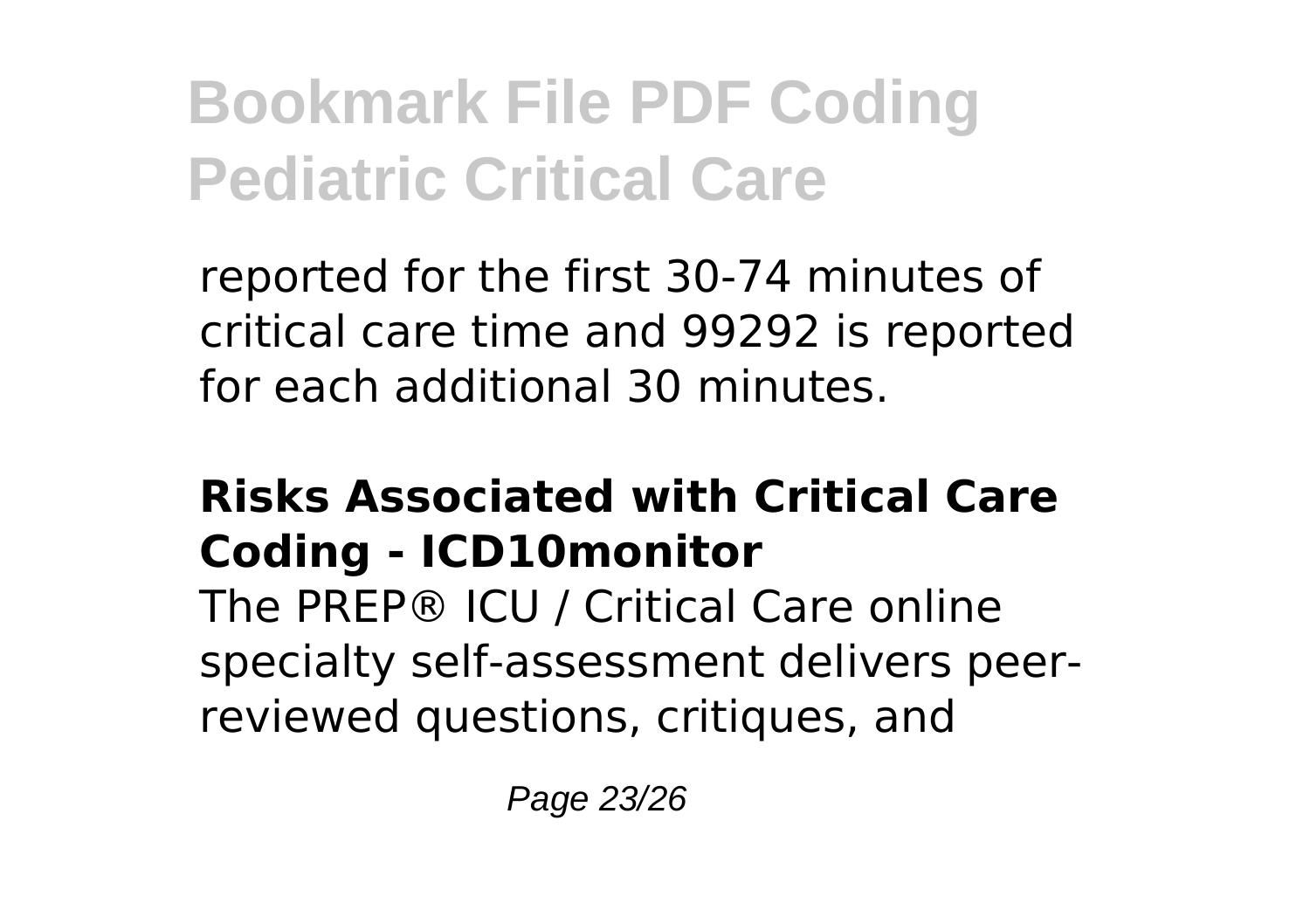references mapped to the American Board of Pediatrics' (ABP) subspecialty content specifications. IMPORTANT: If the items do not appear listed below, please try refreshing this web page.

#### **PREP ICU / Critical Care Series - American Academy of ...**

"The initial critical care time, billed as

Page 24/26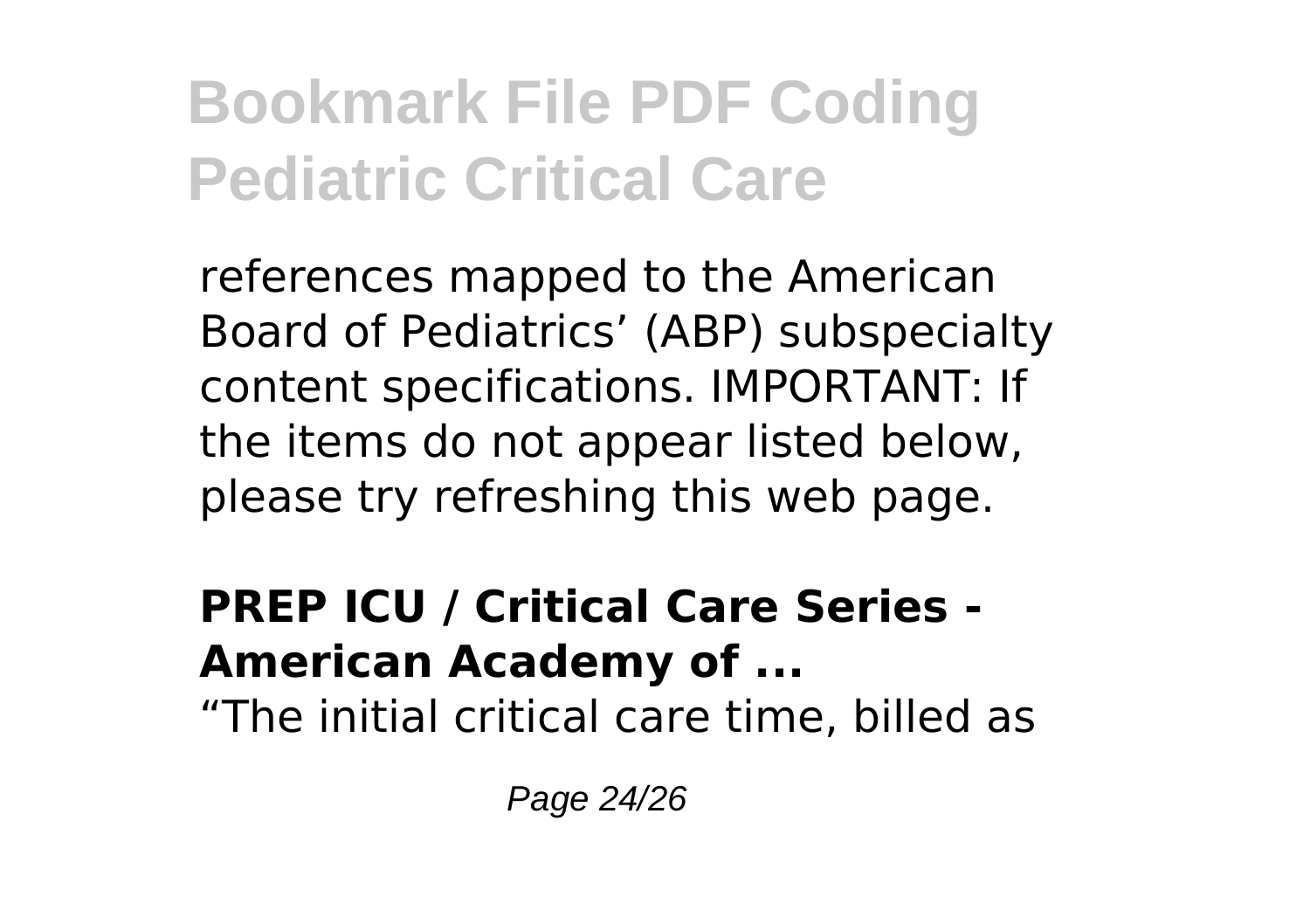CPT ® code 99291, must be met by a single physician or qualified NPP. This may be performed in a single period of time or be cumulative by the same physician on the same calendar date." Transferring a critically ill newborn or child